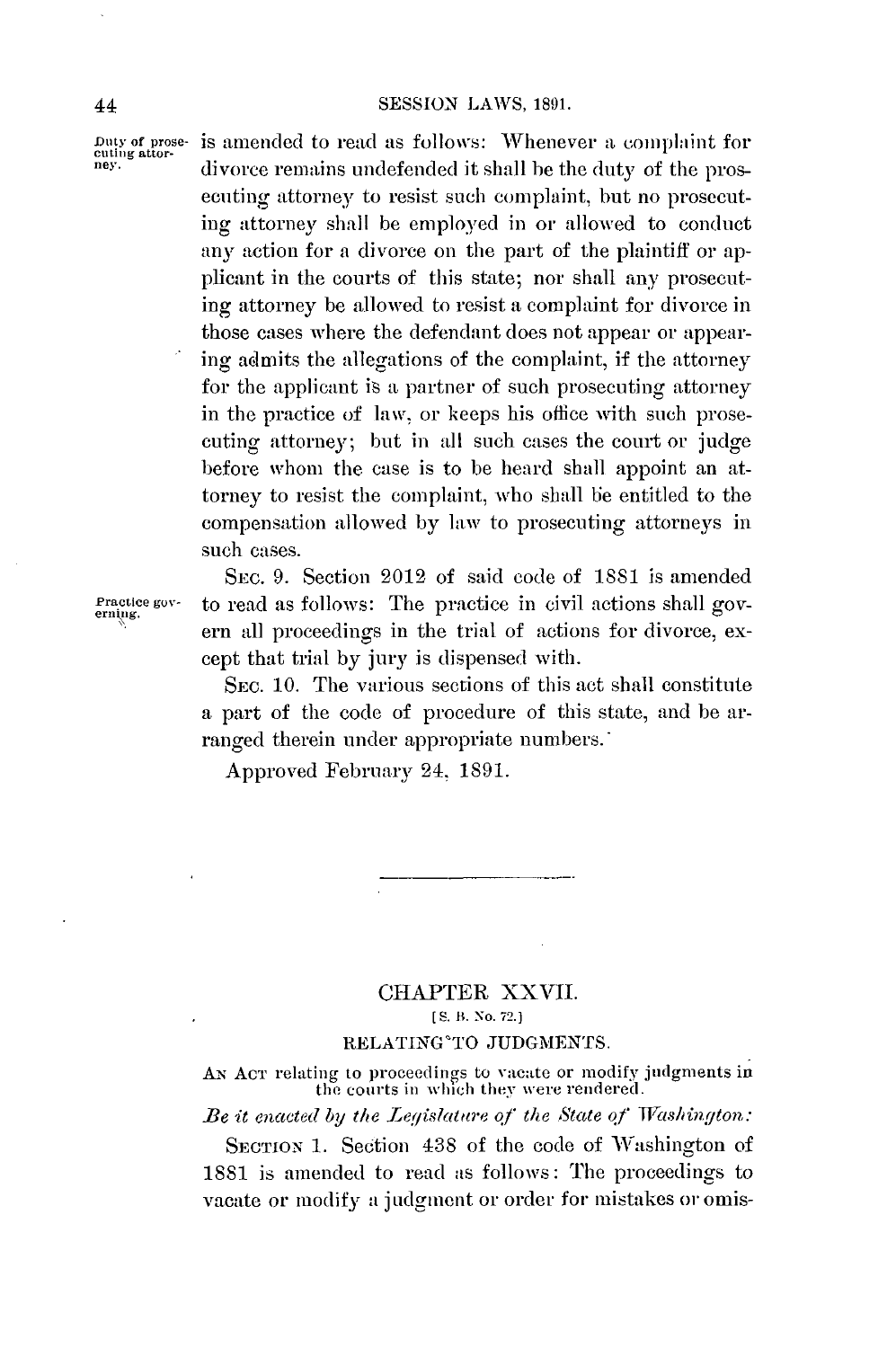sions of the clerk, or irregularity in obtaining the judgment or order, shall be **by** motion served on the adverse party **Limitof service of motion.** or on his attorney in the action, and within one year.

SEC. 2. Section 439 of said code of **1881** is amended to read as follows: The proceedings to obtain the benefit of subdivisions two, three, four, five, six and seven of section thirteen hundred and twenty-six shall be **by** petition veri- **Petition and affidavit.** fied **by** affidavit, setting forth the judgment or order, the facts or errors constituting a cause to vacate or modify it, and if the party is a defendant, the facts constituting a defense to the action; and such proceedings must be com- **Must be within one year.** menced within one year after the judgment or order was made, unless the party entitled thereto be a minor or person of unsound mind, and then within one year from the removal of such disability.

SEC. **3.** Section 440 of said code of **1881** is amended to read as follows: In such proceedings the party shall be **Rules of pro- cedure.** brought into court in the same way, on the same notice as to time, mode of service and mode of return, and the pleadings shall **be** governed **by** the same principles, and issues **be** made up **by** the same form, and all the proceedings conducted in the same way, as near as can be, as in original action **by** ordinary proceedings, except that the facts stated in the petition shall be deemed denied without answer, and defendant shall introduce no new cause, and the cause of the petition shall alone be tried.

*SEc* 4. The provisions of this chapter shall not be so **Effect on other** construed as to affect the power of the court to vacate or modify judgments or orders as elsewhere in this code provided; nor shall any judgment of acquittal in a criminal action be vacated under the provisions of this chapter.

**SEC. 5.** In all cases in which an application under this chapter to vacate or modify a judgment or order for the recovery of money is denied, if proceedings on the judg- **Judgment.** ment or order shall have been suspended, judgment shall be rendered against the plaintiff for the amount of the former judgment or order, interest and costs, together with damages at the discretion of the court, not exceeding ten per cent. on the amount of the judgment or order.

**SEC. 6.** The provisions of this act shall be embodied in

**proceedings.**